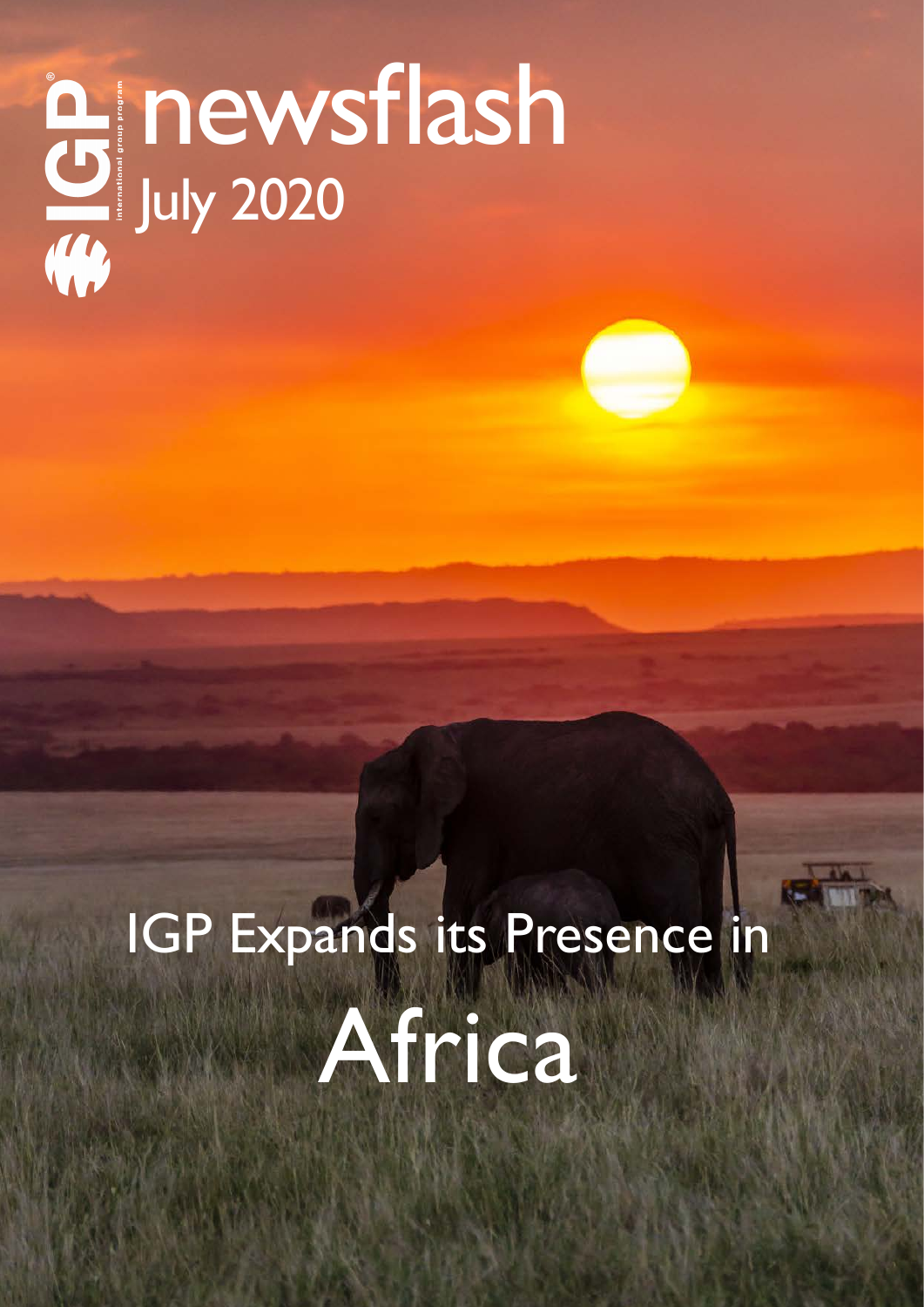#### **Social Security and Compulsory Insurance**

#### **Social Security in Kenya**

The social security scheme in Kenya is covered by two schemes:

### Kenya Profile on Social Security and Employee Benefits

- National Social Security Fund (NSSF): a statutory savings scheme to provide for retirement. Both employers and employees contribute 5% (up to KSH 200) per month.
- National Hospital Insurance Fund (NHIF): An individual earning more than KSH 1,000 per month must make a monthly contribution to the National Hospital Insurance Fund (NHIF) which will entitle them to a reduction in certain hospital charges.

Under the above schemes, members are able to access: retirement or age benefits, withdrawal benefits, survivors' benefits, invalidity benefits, funeral grants and healthcare.

#### **WIBA – Work Injury Benefits Act**

WIBA is a compulsory employee benefit plan enforced by Kenyan law that guarantees your employees get financial compensation for work related injuries, diseases, disabilities or death contracted in the course of their employment.

WIBA benefits include medical expenses, funeral expenses, accidental death, permanent & total disability, temporary total disability and occupational diseases.

#### **Employee Benefits in Kenya Matter**

Employers recognize benefits as an important factor in attracting, retaining and engaging employees. Business leaders in Kenya drive many of the benefits decisions and most use peer-to-peer benchmarking and examine the specific needs of various workforce segments as key factors in benefit design choices.

Employees value their healthcare program the most. About 83% of Kenyans lack financial protection from healthcare costs, and about 1.5 million Kenyans are pushed into poverty each year as a result of paying for health care. *(Ministry of Health. The Kenya household health expenditure and utilization survey, 2013. Nairobi: Government of Kenya; 2014).* Most employers make their health and wellbeing programs an important differentiator to attract and retain key talent.

In addition, there is also a large interest in programs to protect employees' wealth.

Costs are a growing concern however - most employers in Kenya identify cost as a challenge to delivering on their benefits strategy. The following are other key challenges that employers face:

- Insufficient financial support to make necessary benefit changes
- Impact of regulatory changes touching on statutory benefits
- Lack of appropriate technology
- Lack of employee engagement & poor employee understanding of the benefits program
- Rapid changes in the workforce
- Lack of clear benefits strategy



#### **Typical Employee Benefits in Kenya**

#### • Group Life Benefits

- Lump sum death benefit
- Spouse and Children's Funeral Expenses

#### • Group Disability Benefits

- Income Protection (Temporary and
- Permanent)
- Lump Sum

#### • Group Medical Benefits

- Group Medical Insurance Plans
- Critical Illness
- Hospital Cash Plans

#### • Work Injury Benefits Act (WIBA)

- Occupational Death & Disability
- Medical Reimbursement

#### • Retirement Benefits

- Defined Contribution
- Defined Benefit
- NSSF





| <b>Demographics</b>               |              |                     |           |  |
|-----------------------------------|--------------|---------------------|-----------|--|
|                                   | <b>Kenya</b> | <b>South Africa</b> | <b>UK</b> |  |
| Total population (millions)       | 48.5         | 55.9                | 66.02     |  |
| % 65 or older                     | 2.9          | 5.1                 | 18.5      |  |
| Dependency ratio $(\%)$ *         | 80.3         | 51.6                | 56.8      |  |
| Life expectancy / men             | 60.3         | 55.5                | 79.2      |  |
| Life expectancy / women           | 64.1         | 59.5                | 82.8      |  |
| Statutory pensionable age / men   | 60           | 60                  | 65        |  |
| Statutory pensionable age / women | 60           | 60                  | 63        |  |
| GDP per capita **                 | 3,156        | 13,225              | 43,877    |  |

\* Population aged 14 or younger plus population aged 65 or older, divided by population aged 15–64. \*\* GDP amounts are converted into international dollars using purchasing power parity (PPP) rates.

*Source: Social Security Programs Throughout the World: Africa (International Social Security Associations, SSA Publication No. 13-11804, Released: September 2017)*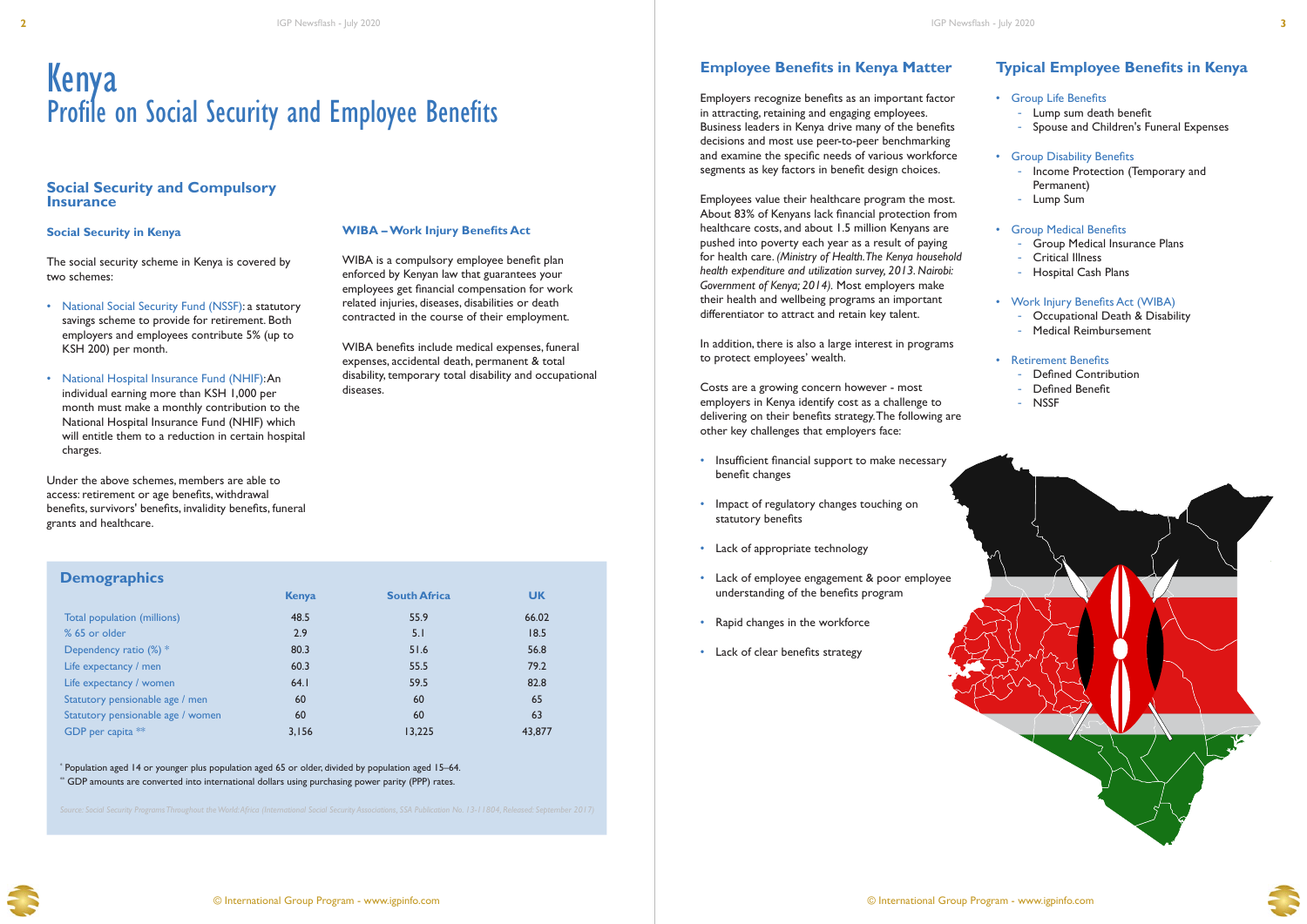© International Group Program - www.igpinfo.com



## New Network Partner in Kenya: UAP Old Mutual

IGP is pleased to welcome UAP Old Mutual as our new Network Partner in Kenya. Effective June 1, 2020, employee benefits plans in Kenya placed with UAP Old Mutual can be included in IGP Pooling, GGA or Captive accounts.

The UAP Old Mutual Group is comprised of three key players as a result of the acquisition of a controlling stake in Faulu in 2014 and UAP in 2015 by Old Mutual. The acquisitions resulted in Old Mutual Kenya UAP Holdings and Faulu Microfinance Bank forming one of the largest financial services groups with a growing footprint in East and Central Africa.

- Group Life Assurance \*
	- Lump sum death benefit
	- Funeral benefit
	- Permanent & total disability
	- Temporary disability
	- Critical illness
	- Medical reimbursement
- Corporate health insurance
- Work injury
- Group personal accident
- **Retirement**

The Group is part of Old Mutual Limited (OML), a Pan-African financial services group that offers a broad spectrum of financial solutions to retail and corporate customers across key markets in 14 African countries. With a rich heritage of 175 years, Old Mutual' s primary operations are in South Africa and the rest of Africa and runs a niche business in China. The primary listing of Old Mutual Limited, which includes the East Africa business – UAP Old Mutual Group, on the Johannesburg Stock Exchange is a milestone the business attained in June 2018, with Secondary listings in Zimbabwe, Namibia & Malawi.

- Comprehensive benefits package covering Lump sum death benefit, funeral benefit, permanent & total disability, temporary disability, critical illness, medical reimbursement, health insurance, work injury, group personal accident and retirement.
- Superior employee benefits offer:
	- Profit sharing arrangements
	- No excess or deductible on accidental/ occupational benefits.
	- Enhanced Benefits political violence & terrorism coverage at no extra cost, retrenchment rider, no excess payments
- Outstanding service:
	- Dedicated Account Manager
	- Quick turn-around-time in response and claims settlement
	- Service Level Agreements
	- Free member education
- Excellent value proposition:
	- The Group Life Assurance cover comes with a grief and bereavement counseling package
	- Financial wellness clinics
	- Traveling doctors service
- Health insurance with a boutique of added values ensuring healthy living enabled by a comprehensive set of resources, including a wellness package and chronic disease management:
	- Health and Wellness
	- Superior Client Service
	- Comprehensive / Flexible Cover
	- Technology
	- Wider set of service providers
	- Wide geographical scope
	- A dedicated team and Call Centre

The UAP Old Mutual Group is one of the largest financial services groups with a growing footprint in East and Central Africa. It currently operates in Kenya, Uganda, Tanzania, South Sudan and Rwanda. UAP Old Mutual offers customers a comprehensive and enhanced range of financial services which includes Investment, Insurance, Savings and Banking, as well as a wider and more accessible distribution network.

#### **Group Benefits Offered by UAP Old Mutual**

*\* can be included in IGP Pooling, GGA or Captive accounts.*

### For more information, please contact your IGP Account Manager or...

#### **UAP Old Mutual**

*Ms. Diana Gichohi T +254 720 451 233 | E Dgichohi@uap-group.com www.uap-group.com*

#### **UAP Old Mutual: Your Best Choice in Kenya**

UAP Old Mutual is passionate about helping their customers achieve their financial goals and offers holistic solutions:

#### **UAP Old Mutual's Response to COVID-19**

#### **Life Insurance Solutions**

The UAP Old Mutual Life Insurance products provide full cover for this pandemic and will settle claims resulting in an unfortunate pandemic related death.

#### **Medical Insurance**

As a global practice, epidemics and pandemics are not covered by insurance policies once declared by WHO. However, the health and wellness of customers is of utmost importance to UAP Old Mutual. Following Health Insurance providers consultations with the Insurance Regulatory Authority (IRA) and in support of the Government's efforts to mitigate and contain the spread of Covid-19, UAP Old Mutual will provide support to their insured customers within the designated facilities by the Ministry of Health (MOH) outlined below:

- Designated Testing Centres
	- KEMRI
	- National Influenza centre
- Designated Treatment Facilities
- Kenyatta National hospital
- Mbagathi Hospital
- Kenyatta University Teaching, Referral and Research Hospital
- Any other facility as may be designated

More information can be found on: https://www.uapoldmutual.com/faqs-covid-19







UAP Old Mutual offers coverage in other sub-Saharan countries under plan and IGP is examining ges in IGP arrangements.<br>For further details of this<br>al plan in a following issue of region<br>the possibility of including<br>coverages in IGP arrangements.<br>coverages , curther details iscue c We possibly in IGP arranges of this<br>coverages in IGP details of this<br>watch for further details issue of overages further details of<br>watch for further following issue of<br>regional plan in a following lead to furt Naturi I plan in a following<br>regional plan in A News. Please let us<br>IGP Network News. Therested to furt! know if you are interested to further explore this.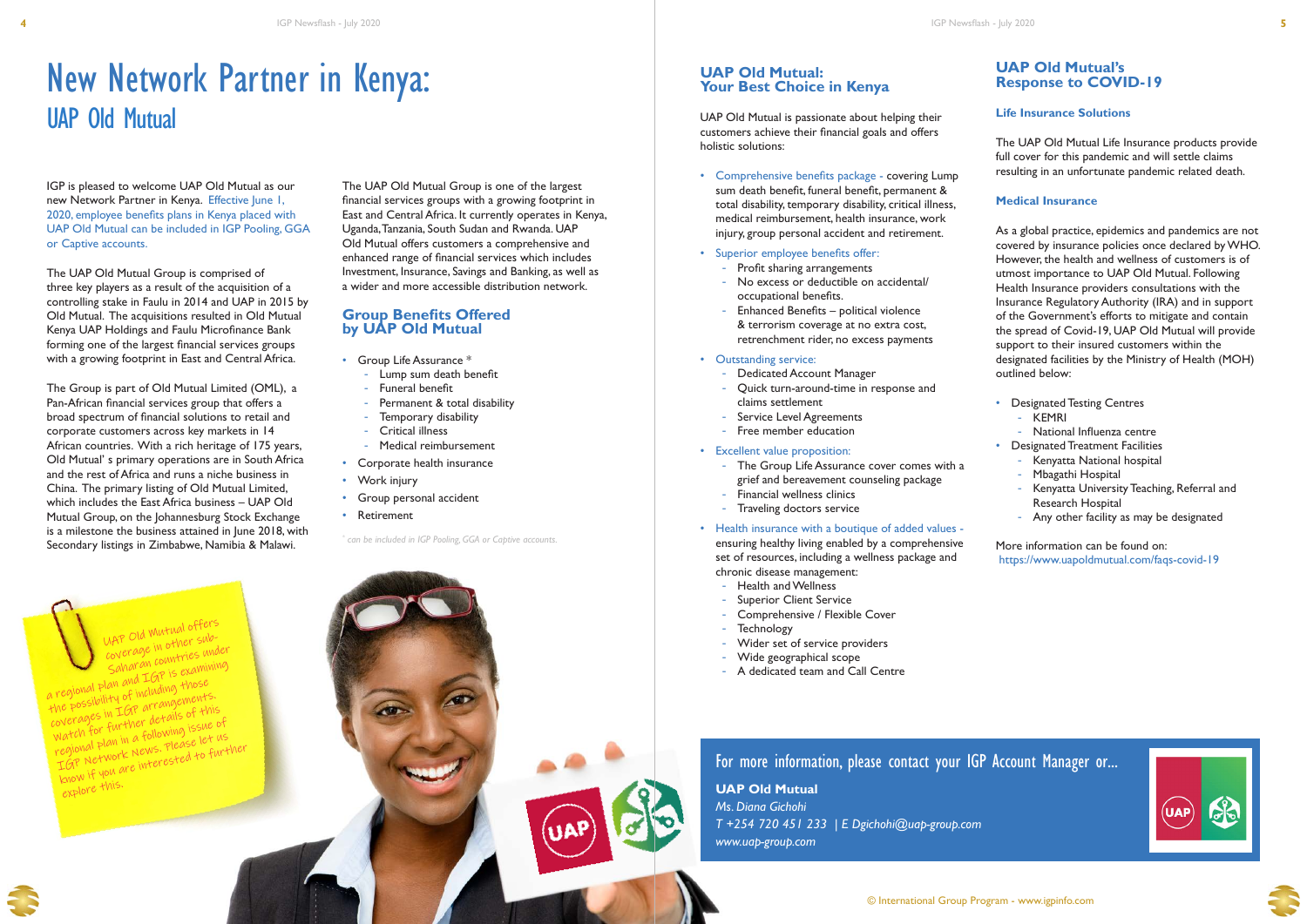## IGP Network Partners

| Argentina                         | <b>SMG LIFE</b>                                                    |
|-----------------------------------|--------------------------------------------------------------------|
| Australia                         | <b>AMP Life Limited</b>                                            |
| Austria                           | ERGO Versicherung AG (in association with BONUS Pensionskassen AG) |
| Belgium                           | AG Insurance                                                       |
| <b>Brazil</b>                     | MAPFREVida S.A.                                                    |
| <b>Brunei</b>                     | Aviva Ltd. <sup>2</sup>                                            |
| Cambodia                          | Manulife (Cambodia) Plc.                                           |
| Canada                            | Manulife Financial Corporation - Canadian Division                 |
| Channel Islands (Health)          | AXA PPP healthcare                                                 |
| Channel Islands (Life & Pensions) | Canada Life Limited                                                |
| Chile                             | MAPFRE Compañía de Seguros de Vida de Chile S.A.                   |
| China                             | Manulife-Sinochem Life Insurance Co. Ltd.                          |
| China                             | Taiping Pension Company, Limited                                   |
| Clipperton                        | See France <sup>3</sup>                                            |
| Colombia                          | MAPFRE Seguros de Colombia                                         |
| Costa Rica                        | MAPFRE Seguros Costa Rica, S.A.                                    |
| Denmark                           | <b>PFA Pension</b>                                                 |
| Dominican Republic (Life)         | MAPFRE BHD Compañía de Seguros, S.A.                               |
| Dominican Republic (Health)       | ARS Palic Salud, S.A.                                              |
| Ecuador                           | MAPFRE Atlas Compañia de Seguros S.A.                              |
| El Salvador                       | MAPFRE Seguros El Salvador S.A.                                    |
| Finland                           | Mandatum Life Insurance Company Limited                            |
| France                            | <b>AXA France Vie</b>                                              |
| France                            | <b>Malakoff Humanis</b>                                            |
| French Guiana                     | See France <sup>3</sup>                                            |
| French Polynesia                  | See France <sup>3</sup>                                            |
| French Southern & Antarctic Lands | See France <sup>3</sup>                                            |
| Germany                           | Gothaer Lebensversicherung AG                                      |
| Greece                            | The ETHNIKI Hellenic General Insurance Company                     |
| Guadeloupe                        | See France <sup>3</sup>                                            |
| Guatemala                         | MAPFRE Seguros Guatemala, S.A.                                     |
| Honduras                          | MAPFRE Seguros Honduras, S.A.                                      |
| Hong Kong                         | AXA China Region Insurance Company Limited                         |
| Hong Kong                         | Manulife Hong Kong                                                 |
| Hungary                           | Aegon Hungary Composite Insurance Company                          |
| India                             | Max Life Insurance                                                 |
| Indonesia                         | PT. Asuransi Jiwa Manulife Indonesia                               |
| Ireland                           | Irish Life Assurance plc                                           |
| Italy (Life)                      | UnipolSai Assicurazioni S.p.A.                                     |
| Italy (Medical)                   | UniSalute S.p.A.                                                   |
| Japan                             | The Dai-ichi Life Insurance Company, Limited                       |
| Kenya                             | <b>UAP Old Mutual Group</b>                                        |
| Korea                             | Samsung Life Insurance Company, Ltd.                               |
| Liechtenstein                     | See Switzerland                                                    |
| Luxembourg                        | Cardif Lux Vie S.A.                                                |
| Macau                             | AXA China Region Insurance Company Limited                         |
| Macau                             | Manulife Hong Kong                                                 |

IGP Network Partners

Vew York Life, S.A.

ife Assurance Company (South Africa) Limited

**Company Limited** 

ompañía de Seguros S.A. añía de Seguros y Reaseguros rance Company, Ltd.

Assurance Company (South Africa) Limited nidos, Compañía de Seguros y Reaseguros, S.A. (CASER)

nce Company, <mark>Ltd</mark>. Assurance Public Company, Ltd.

Insurance Company (ADNIC)

Company of America guros S.A.

Icare (medical) Ife, disability, pensions)



| Malaysia                       | AIA Bhd.                               |
|--------------------------------|----------------------------------------|
| Martinique                     | See France <sup>3</sup>                |
| <b>Mauritius</b>               | Swan Life Ltd.                         |
| Mayotte                        | See France <sup>3</sup>                |
| Mexico                         | Seguros Monterrey New York Life, S./   |
| Monaco                         | See France                             |
| Namibia                        | Via The Old Mutual Life Assurance Co   |
| <b>Netherlands</b>             | a.s.r.   De Amersfoortse               |
| New Caledonia                  | See France <sup>3</sup>                |
| New Zealand                    | Fidelity Life Assurance Company Limi   |
| Nicaragua                      | MAPFRE Nicaragua, S.A.                 |
| Norway                         | Storebrand Livsforsikring AS           |
| Panama                         | MAPFRE Panama, S.A.                    |
| Paraguay                       | MAPFRE Paraguay Compañía de Segu       |
| Peru                           | MAPFRE Perú Compañía de Seguros        |
| Philippines                    | The Insular Life Assurance Company,    |
| Poland                         | Unum Życie TUiR S.A.                   |
| Portugal                       | VICTORIA Seguros, S.A.                 |
| Réunion                        | See France <sup>3</sup>                |
| Russia                         | Welbi                                  |
| Saint Barthélemy               | See France <sup>3</sup>                |
| <b>Saint Martin</b>            | See France <sup>3</sup>                |
| Saint Pierre & Miquelon        | See France <sup>3</sup>                |
| Singapore                      | Aviva Ltd.                             |
| Slovenia                       | ERGO Življenjska zavarovalnica d.d. 1  |
| South Africa                   | The Old Mutual Life Assurance Comp     |
| Spain                          | Caja de Seguros Reunidos, Compañía     |
| Sweden                         | SPP                                    |
| Switzerland                    | <b>AXA Switzerland</b>                 |
| Taiwan                         | Shin Kong Life Insurance Company, Lt   |
| Thailand                       | The Muang Thai Life Assurance Public   |
| Turkey (Health)                | Allianz Sigorta A.Ş.                   |
| Turkey (Life & Pensions)       | Allianz Yaşam ve Emeklilik             |
| <b>Ukraine</b>                 | TAS Life Insurance Company             |
| <b>United Arab Emirates</b>    | Abu Dhabi National Insurance Comp      |
| United Kingdom (Health)        | <b>AXA PPP healthcare</b>              |
| United States (Life)           | Prudential Insurance Company of Am     |
| Uruguay                        | MAPFRE Uruguay Seguros S.A.            |
| Venezuela                      | MAPFRE La Seguridad, C.A.              |
| <b>Wallis and Futuna</b>       | See France <sup>3</sup>                |
| International Mobile Employees | AXA - Global Healthcare (medical)      |
| International Mobile Employees | AXA Luxembourg (life, disability, pens |
| International Mobile Employees | Global Benefits Group Inc.             |

' Correspondent Network Partner<br><sup>2</sup> Coverage can be provided via Aviva Singapore provided the Singaporean subsidiary is the beneficiary under the contract<br><sup>3</sup> Malakoff Humanis can quote provided plans also underwritten on